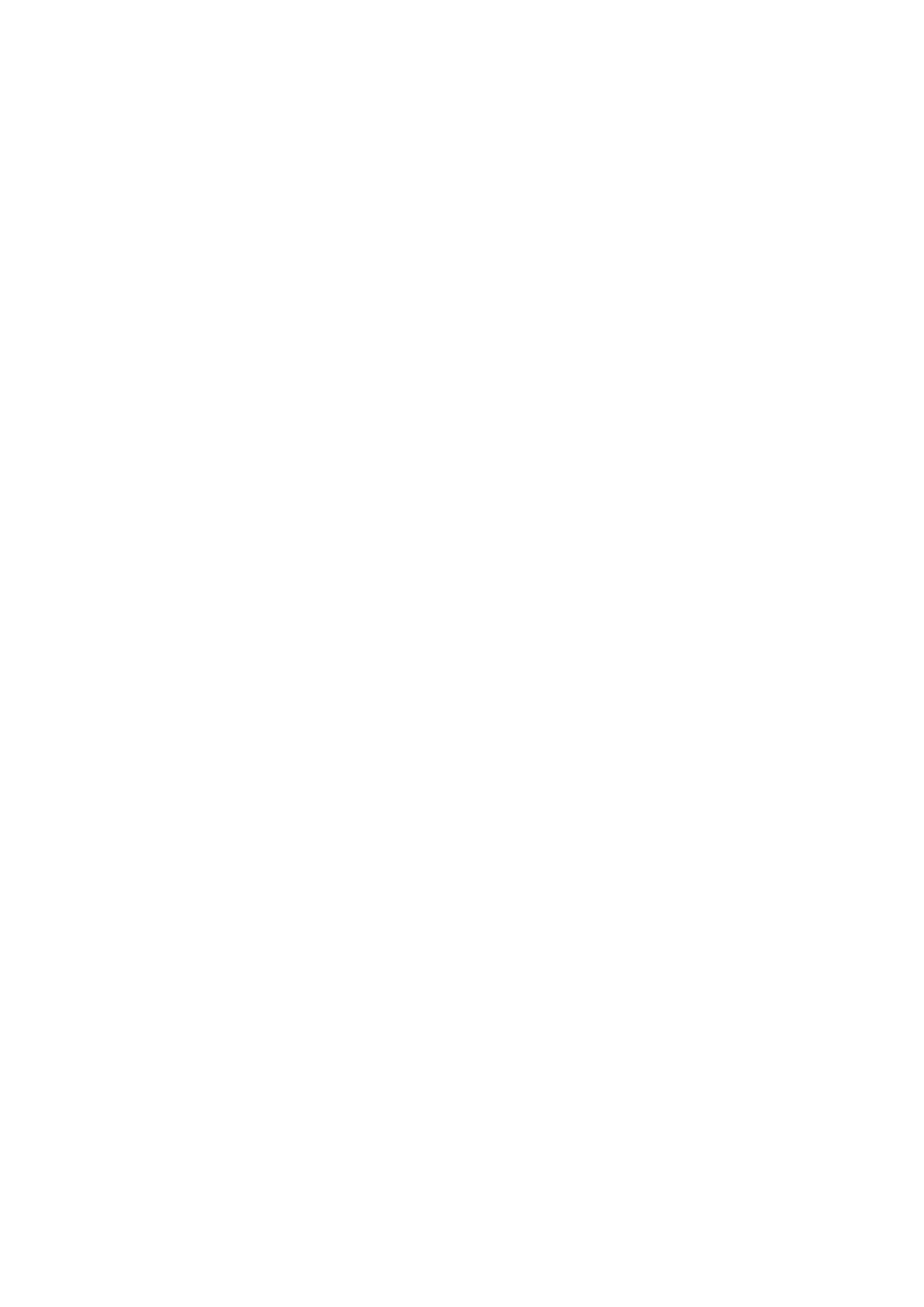#### **In the case of Redfearn v. the United Kingdom,**

The European Court of Human Rights (Fourth Section), sitting as a Chamber composed of:

Lech Garlicki, *President,* David Thór Björgvinsson, Nicolas Bratza, Päivi Hirvelä, George Nicolaou, Zdravka Kalaydjieva, Vincent A. De Gaetano, *judges,*

and Fatoş Aracı, *Deputy Section Registrar*,

Having deliberated in private on 16 October 2012,

Delivers the following judgment, which was adopted on that date:

#### **PROCEDURE**

1. The case originated in an application (no. 47335/06) against the United Kingdom of Great Britain and Northern Ireland lodged with the Court under Article 34 of the Convention for the Protection of Human Rights and Fundamental Freedoms ("the Convention") by a British national, Mr Arthur Collins Redfearn ("the applicant"), on 16 November 2006.

2. The applicant was represented by Mr P. Chapman of Mitchells Solicitors, a lawyer practising in York. The United Kingdom Government ("the Government") were represented by their Agent, Mr D. Walton of the Foreign and Commonwealth Office.

3. The applicant complained, among other things, that he had been dismissed on account of his political views and membership of a political party.

4. On 7 January 2009 the Acting President of the Fourth Section decided to communicate the complaints concerning Articles 10, 11 and 14 of the Convention to the Government. It was also decided to examine the merits of the application at the same time as its admissibility (Article 29  $\S$  1).

## THE FACTS

#### I. THE CIRCUMSTANCES OF THE CASE

5. The applicant was born in 1948 and lives in Bradford.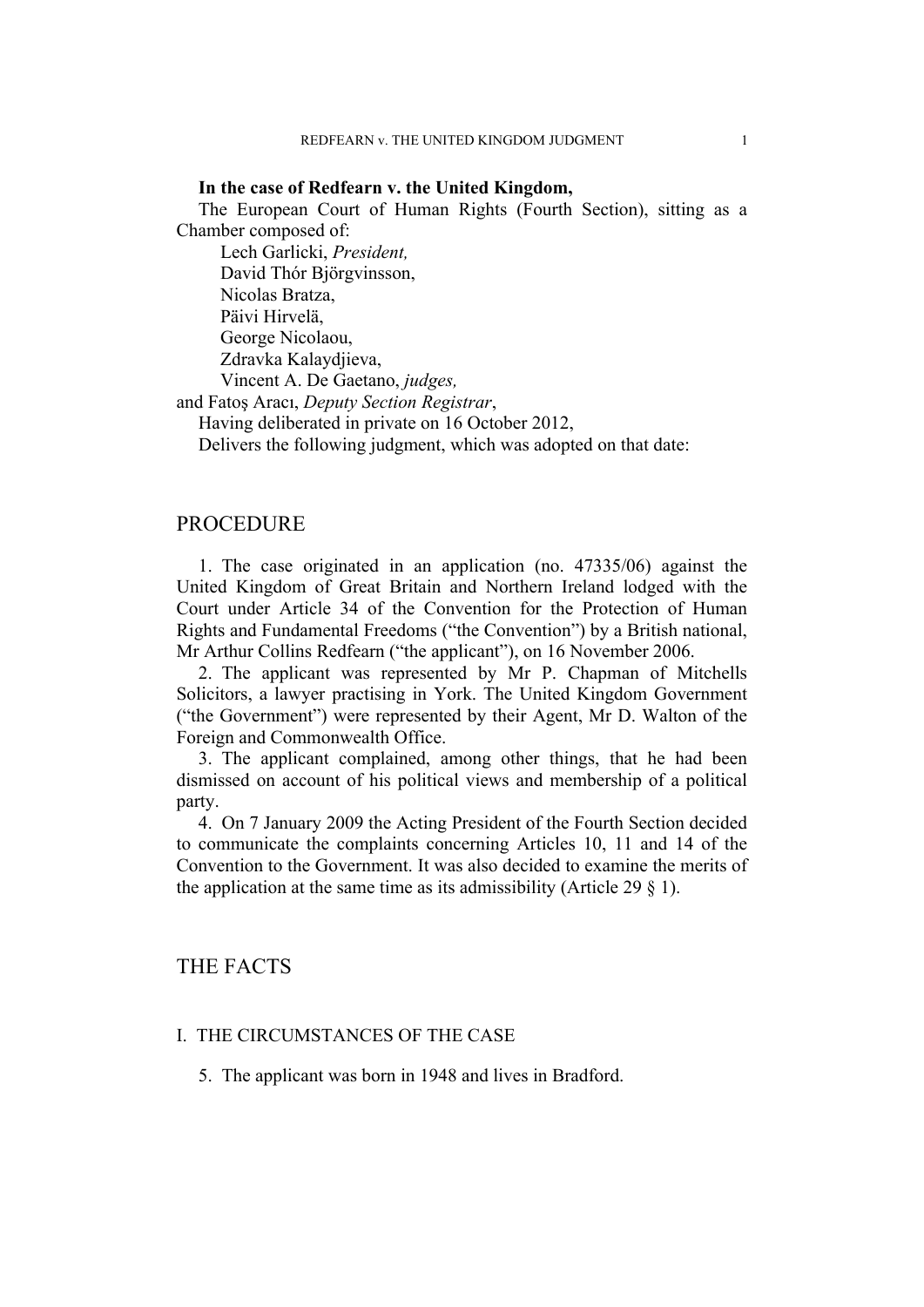6. The applicant was employed by Serco Limited ("Serco") from 5 December 2003 to his dismissal on 30 June 2004. Serco provided transport to local authorities, including Bradford City Council.

7. The applicant, who is white British, was employed formerly as a driver's escort and latterly as a driver. As such, he was responsible for transporting children and adults with physical and/or mental disabilities within the Bradford area. The majority of his passengers were Asian in origin. There had been no complaints about his work or his conduct at work and his supervisor, who was of Asian origin, had nominated him for the award of "first-class employee".

8. On 26 May 2004 a local newspaper article published in Bradford and the surrounding areas identified the applicant as a candidate for the British National Party ("the BNP") in the forthcoming local elections. On the same day, the applicant was temporarily assigned to deliver mail to local council offices.

9. At the relevant time the BNP only extended membership to white nationals. According to its constitution it was:

"wholly opposed to any form of integration between British and non-European peoples. It is therefore committed to stemming and reversing the tide of non-white immigration and to restoring, by legal changes, negotiation and consent, the overwhelmingly white makeup of the British population that existed in Britain prior to 1948."

10. On 27 May 2004 UNISON, the public sector workers' trade union, sent a letter to Serco stating that many of its members found the applicant's continued employment a "significant cause for concern, bearing in mind the BNP's overt and racist/fascist agenda." The letter advised Serco that 70-80 percent of its customer base and 35 percent of its workforce were of Asian origin. UNISON asked that Serco take immediate action to ensure its members were not subjected to racial hatred. Another trade union, GMB, and a number of employees also made representations to Serco about the applicant's continued employment.

11. On 15 June 2004 the applicant was elected as a local councillor for the BNP. After taking legal advice Serco summarily dismissed him on 30 June 2004. Serco cited, *inter alia*, potential health and safety risks as the applicant's continued employment would give rise to considerable anxiety among passengers and their carers. It also expressed concern that the applicant's continued employment could jeopardise its reputation and possibly lead to the loss of its contract with Bradford City Council.

12. Ordinarily, one year's service is required before an employee can bring an action for unfair dismissal under the Employment Rights Act 1996 ("the 1996 Act"), although this qualifying period does not apply where the dismissal was on grounds of pregnancy, race, sex or religion. The applicant therefore lacked sufficient continuous service to bring an action for unfair dismissal. However, on 12 August 2004 he lodged a statutory claim of race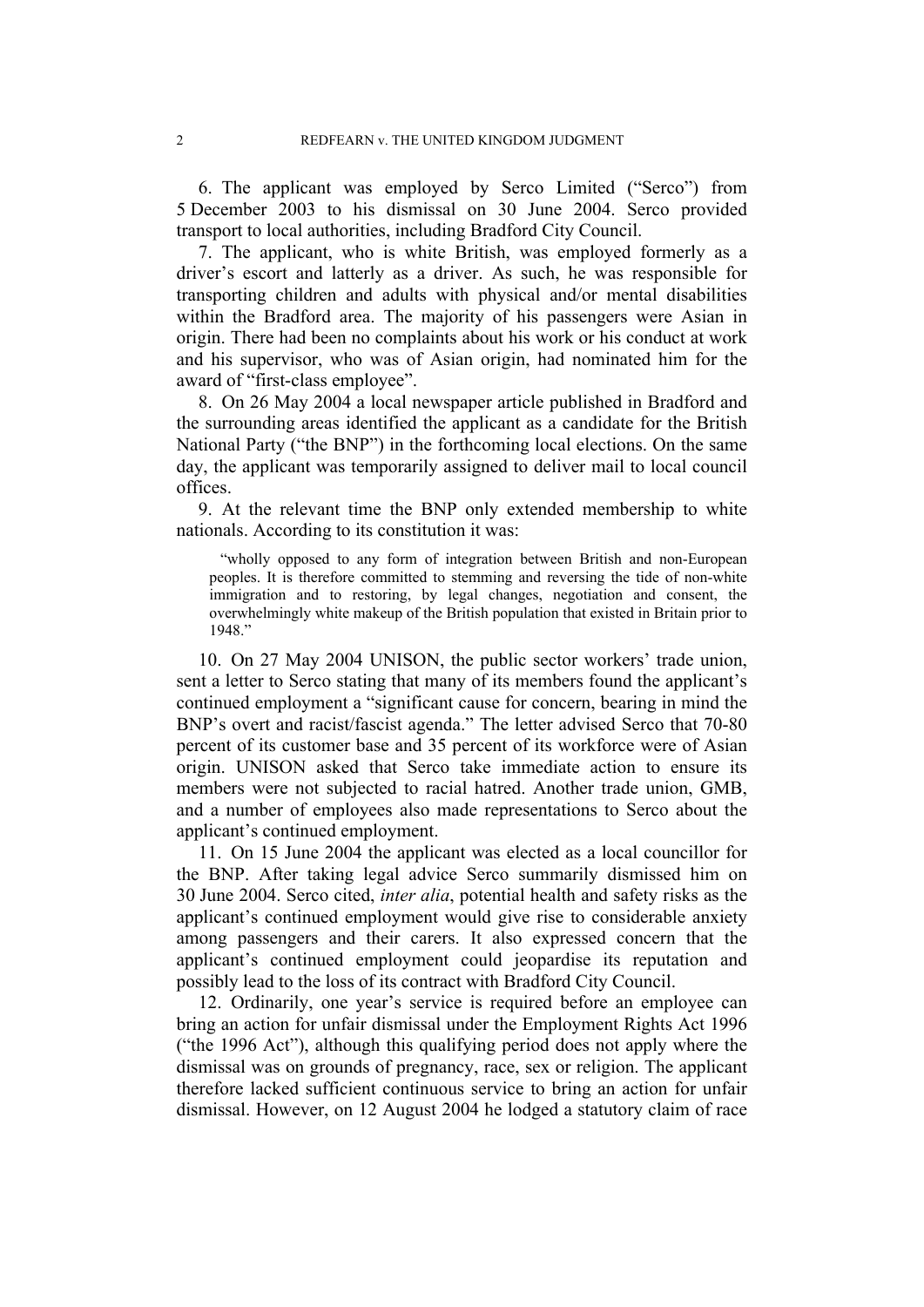discrimination in the Employment Tribunal pursuant to the Race Relations Act 1976 ("the 1976 Act").

13. The applicant claimed that he had been unlawfully discriminated against as his dismissal constituted less favourable treatment on racial grounds. The racial grounds relied on were those of the passengers and employees of Serco who were of Asian origin. He further argued that since the BNP was a "whites-only" party, his dismissal also constituted indirect racial discrimination.

14. The Employment Tribunal gave judgment on 2 February 2005. It noted Serco's concerns that the applicant's continued employment might lead to difficulties with other employees; damage its relationship with the unions; lead to attacks on Serco's minibuses which would jeopardise the health and safety of Serco's staff, its vulnerable passengers, and the applicant himself; cause considerable anxiety amongst Serco's passengers and those relatives/carers entrusting vulnerable passengers to its care; and damage its reputation so as potentially to place at risk existing contracts and future bids for work in the public sector and elsewhere.

15. The Employment Tribunal dismissed the claim of direct discrimination as it was satisfied that if any discrimination existed against the claimant it was not on racial grounds but rather on health and safety grounds. The Tribunal also dismissed the claim of indirect discrimination on the ground that the applicant's dismissal was a proportionate means of achieving a legitimate aim, namely the maintenance of health and safety.

16. The applicant lodged an appeal with the Employment Appeal Tribunal. On 27 July 2005 his appeal was upheld on the ground that the Tribunal had erred in its construction of the phrase "on racial grounds" by failing to interpret its meaning broadly and had not indicated how it had come to the conclusion that the applicant's dismissal was a proportionate means of achieving the aim of ensuring health and safety because, *inter alia*, there had been no consideration of any alternatives to dismissal.

17. On 9 September 2005 Serco was granted permission to appeal to the Court of Appeal.

18. On 25 May 2006 the Court of Appeal allowed Serco's appeal and restored the order of the Employment Tribunal. Mummery LJ found the applicant's submission that he had been subjected to direct race discrimination to be wrong in principle and inconsistent with the purposes of the legislation.

19. In rejecting the claim of direct discrimination, the Court of Appeal noted that:

"Mr Redfearn was treated less favourably not on the ground that he was white, but on the ground of a particular non-racial characteristic shared by him with a tiny proportion of the white population, that is membership of and standing for election for a political party like the BNP. Serco was not adopting a policy which discriminated on the basis of a dividing line of colour or race. Serco would apply the same approach to a member of a similar political party, which confined its membership to black people.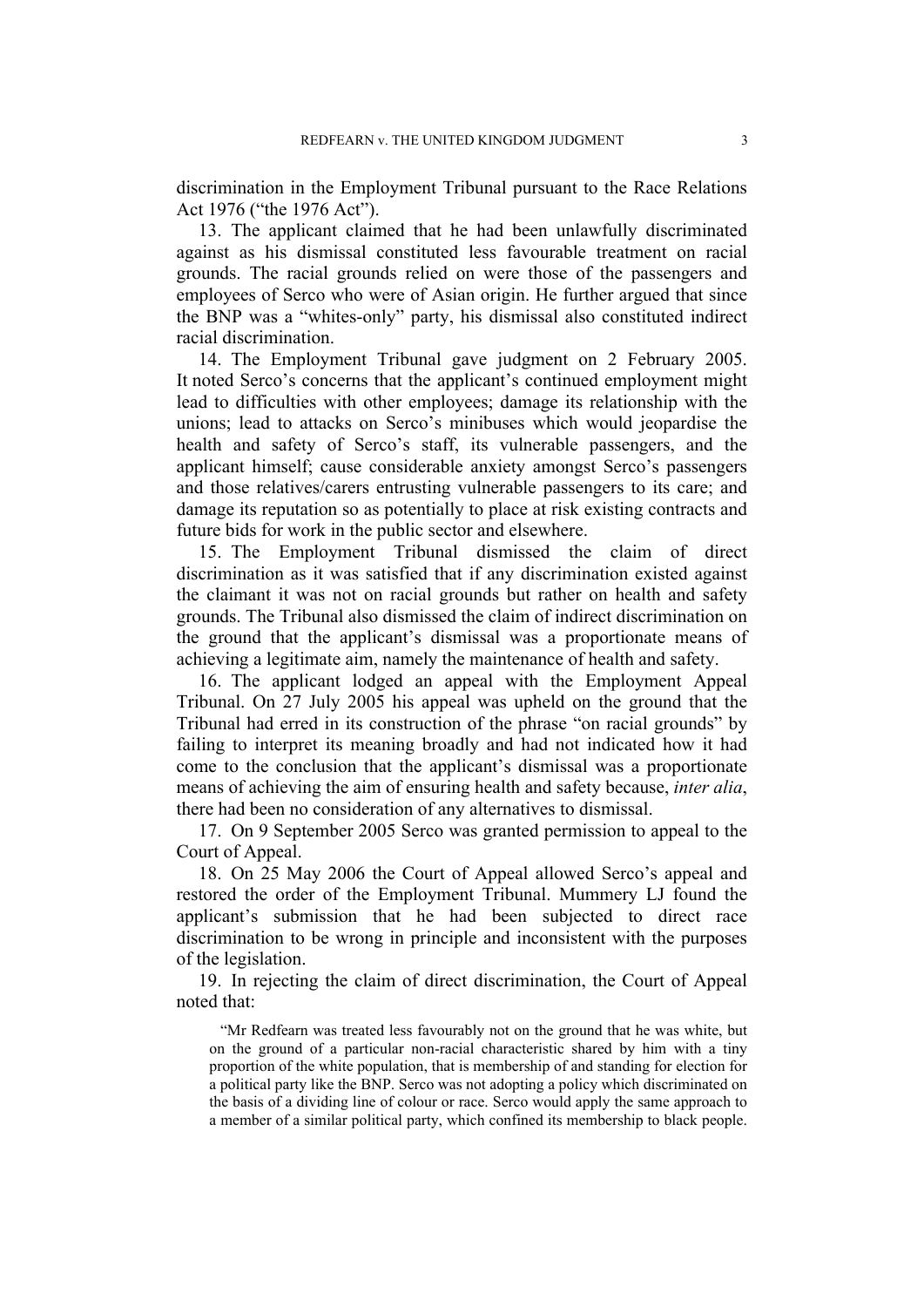The dividing line of colour or race was not made by Serco, but by the BNP which defines its own composition by colour or race. Mr Redfearn cannot credibly make a claim of direct race discrimination by Serco against him on the ground that he is white by relying on the decision of his own chosen political party to limit its membership to white people. The BNP cannot make a non-racial criterion (party membership) a racial one by the terms of its constitution limiting membership to white people. Properly analysed Mr Redfearn's complaint is of discrimination on political grounds, which falls outside the anti-discrimination laws."

20. In rejecting the claim of indirect discrimination, the following was noted:

"For indirect discrimination ... it is necessary to identify a 'provision, criterion or practice' which Serco has applied or would apply equally to persons not of the same race or colour. ... Mr Redfearn ... failed to present the tribunal with a case, which satisfied the requisite elements of a claim for indirect race discrimination and upon which the tribunal could properly make a finding of indirect race discrimination....

The employment tribunal appears to have attempted itself a version of a 'provision, criterion or practice' in paragraph 5.6 of its decision (see paragraph 28 above). However, it is formulated too narrowly (membership of the BNP) to be meaningful. A provision of 'membership of the BNP' could not be applied to a person who was not of the same colour as Mr Redfearn, because only persons of the same colour as him (white) are eligible to be members of the BNP. A more general and meaningful provision along similar lines would be one applying to membership of a political organisation like the BNP, which existed to promote views hostile to members of a different colour than those that belonged to the organisation. If such a provision were applied, however, it would not put persons of the same race as Mr Redfearn 'at a particular disadvantage' when compared with other persons within section 1(1A) of the 1976 Act. All such political activists would be at the same disadvantage, whatever colour they were."

21. Lastly, with regard to the applicant's contention that he had been subjected to less favourable treatment arising from membership of a political party contrary to his Convention rights under Articles 9, 10, 11 and 14 and that this should have been taken into account in deciding whether indirect discrimination had been justified, the Court of Appeal stated that:

"The 1998 Act does not assist Mr Redfearn in this case. He is not entitled to make a claim under it as Serco is not a public authority. Section 3 of the 1998 Act does not assist, as there is no respect in which the relevant provisions of the 1976 Act are incompatible with the Convention rights. As for justification under the 1976 Act I have already explained that it does not arise, as no case of indirect discrimination has been made out."

22. The applicant was refused leave to appeal to the House of Lords.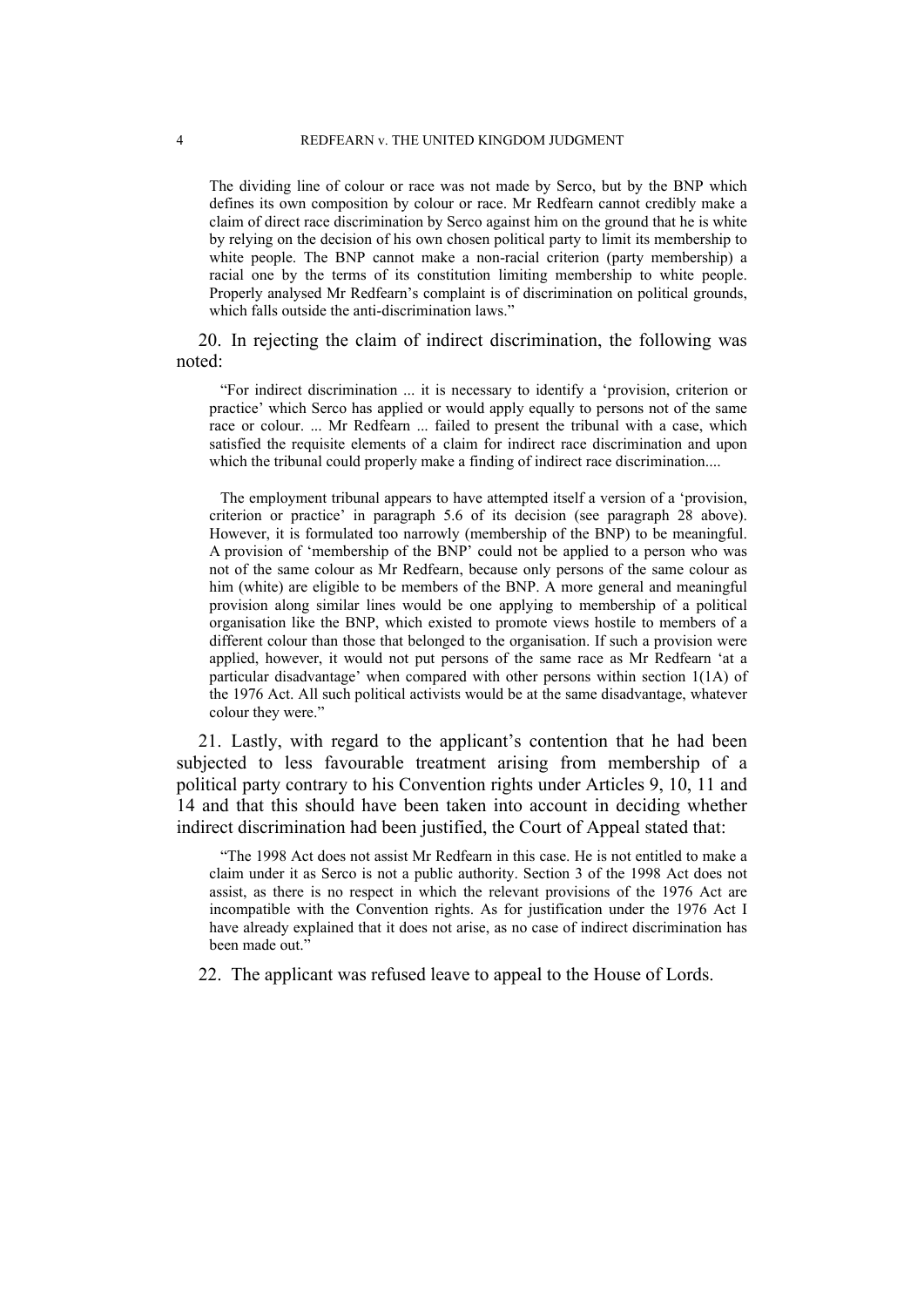#### II. RELEVANT DOMESTIC LAW

#### **A. The Employment Rights Act 1996**

23. Under section 94(1) of the Employment Rights Act 1996, an employee has the right not to be unfairly dismissed by his employer. By section 98(1), an employer must show a reason for a dismissal falling within a category set out in section 98(2), which includes "conduct" or "some other substantial reason of a kind such as to justify the dismissal of an employee holding the position which the employee held".

Section 98(4) deals with fairness:

"Where the employer has fulfilled the requirements of subsection (1), the determination of the question whether the dismissal is fair or unfair (having regard to the reason shown by the employer) –

(a) depends on whether in the circumstances (including the size and administrative resources of the employer's undertaking) the employer acted reasonably or unreasonably in treating it as a sufficient reason for dismissing the employee, and

(b) shall be determined in accordance with equity and the substantial merits of the case."

24. However, paragraph 106 provides as follows:

"(1) Section 94 does not apply to the dismissal of an employee unless he has been continuously employed for a period of not less than one year ending with the effective date of termination."

25. Section 108(3) of the Employment Rights Act provides a wide variety of exceptions from the one-year qualifying period, many of which derive from the United Kingdom's implementation of European Community legislation in the field of employment. These exceptions include situations in which an employee has been dismissed on grounds of pregnancy or taking parental leave, refusing to comply with a requirement imposed in contravention of the Working Time Regulations 1998, or where the employee has made a public interest disclosure against the employer. Moreover, applicants alleging that they were dismissed on account of their race, sex or religion are also exempt from the one-year qualifying period.

#### **B. The Race Relations Act 1976**

26. Section 1 (1) (1) of the Race Relations Act 1976 states the following:

"A person discriminates against another in any circumstances relevant for the purposes of any provision of this Act if-

(a) on racial grounds he treats that other less favourably than he treats or would treat other persons."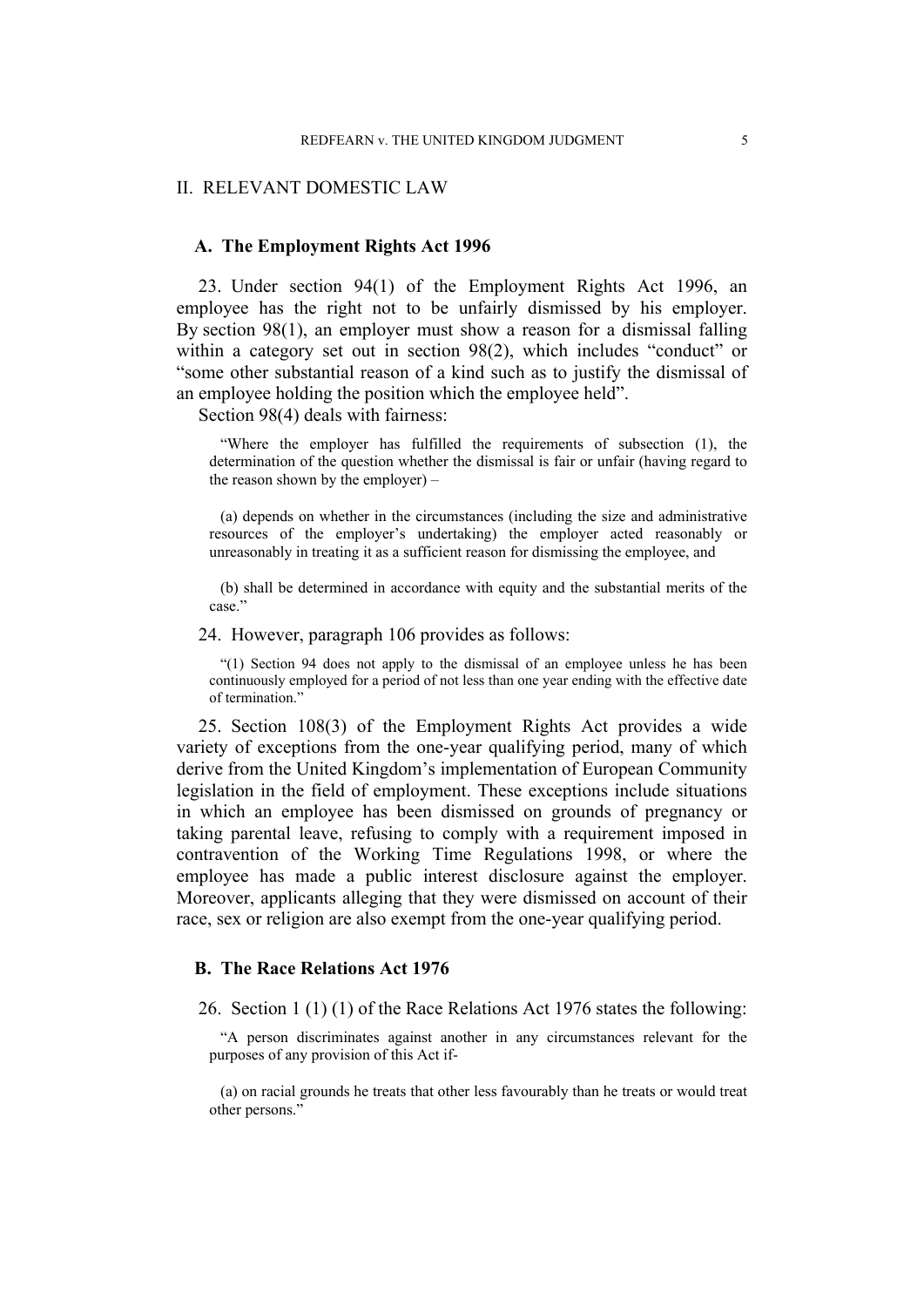Section 1 A of the Race Relations Act 1976 states:

" A person also discriminates against another if, in any circumstances relevant for the purposes of any provision referred to in subsection (IB), he applies to that other provision, criterion or practice which he applies or would apply equally to persons not of the same race or ethnic or national origins as that other, but

(a) which puts or would put persons of the same race or ethnic or national origins as that other at a particular disadvantage when compared with other persons;

(b) which puts that other at that disadvantage, and

(c) which he cannot show to be a proportionate means of achieving a legitimate aim."

## THE LAW

#### I. ALLEGED VIOLATIONS OF ARTICLES 10 AND 11 OF THE **CONVENTION**

27. The applicant complained of a violation of his rights under Articles 10 and 11 of the Convention. He submitted that, in choosing to become a member of the BNP and to stand for election, he was engaging both his right to freedom of expression pursuant to Article 10 of the Convention and his right to freedom of assembly and association pursuant to Article 11 and that his dismissal had disproportionately interfered with his exercise of those rights.

28. Article 10 of the Convention provides as follows:

"1. Everyone has the right to freedom of expression. This right shall include freedom to hold opinions and to receive and impart information and ideas without interference by public authority and regardless of frontiers. This Article shall not prevent states from requiring the licensing of broadcasting, television or cinema enterprises.

2. The exercise of these freedoms, since it carries with it duties and responsibilities, may be subject to such formalities, conditions, restrictions or penalties as are prescribed by law and are necessary in a democratic society, in the interests of national security, territorial integrity or public safety, for the prevention of disorder or crime, for the protection of health or morals, for the protection of the reputation or rights of others, for preventing the disclosure of information received in confidence, or for maintaining the authority and impartiality of the judiciary."

29. Article 11 provides as follows: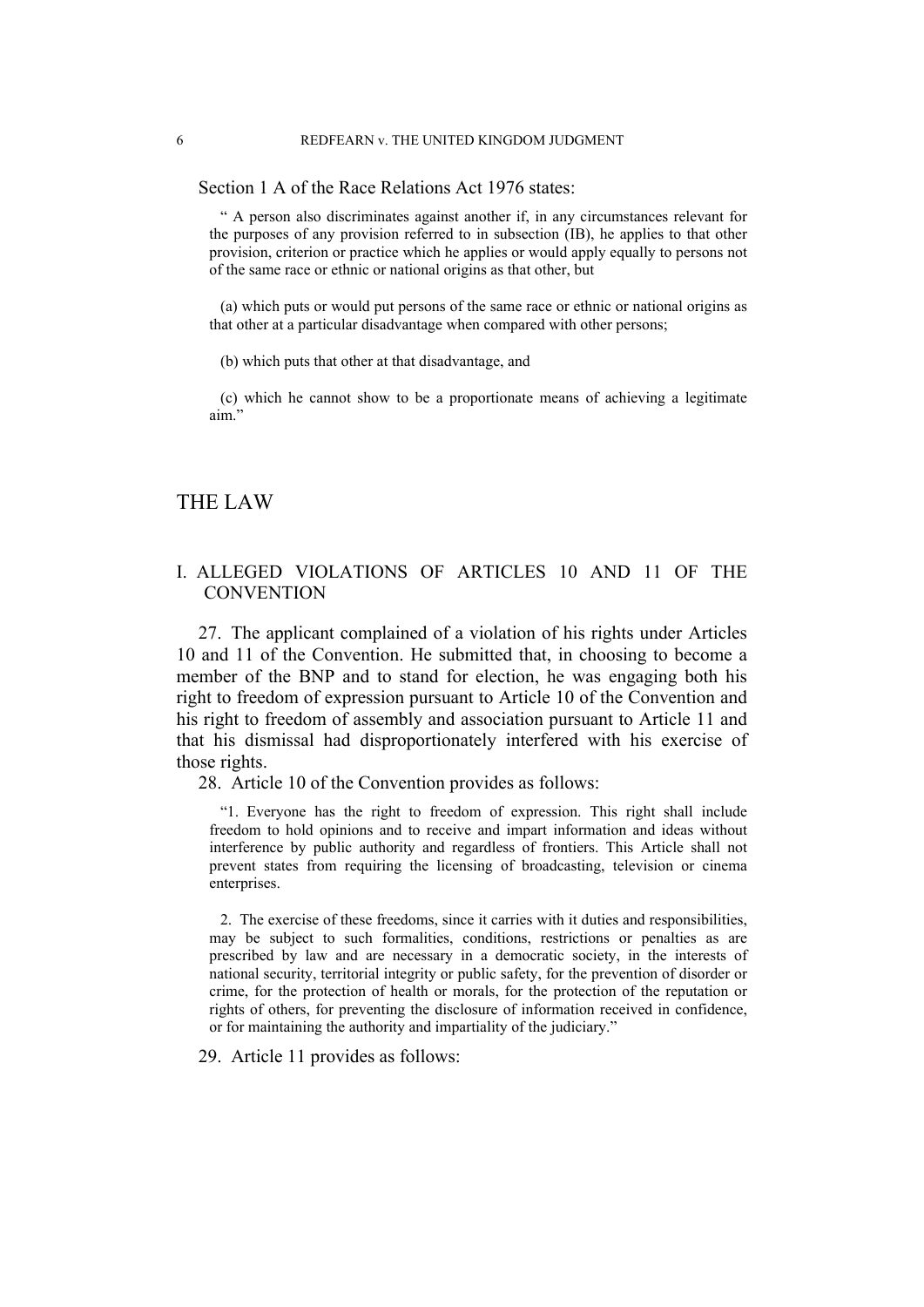"1. Everyone has the right to freedom of peaceful assembly and to freedom of association with others, including the right to form and to join trade unions for the protection of his interests.

2. No restrictions shall be placed on the exercise of these rights other than such as are prescribed by law and are necessary in a democratic society in the interests of national security or public safety, for the prevention of disorder or crime, for the protection of health or morals or for the protection of the rights and freedoms of others. This Article shall not prevent the imposition of lawful restrictions on the exercise of these rights by members of the armed forces, of the police or of the administration of the State."

30. The Government contested these arguments.

#### **A. Admissibility**

31. The Court notes that these complaints are not manifestly ill-founded within the meaning of Article 35  $\delta$  3 of the Convention. It further notes that they are not inadmissible on any other grounds. They must therefore be declared admissible.

#### **B. Merits**

32. As the Court has noted, the applicant relies on both Article 10 and Article 11 of the Convention. However, the Court considers it more appropriate to examine his complaints under Article 11 of the Convention, but it will do so in the light of Article 10.

*1. The parties' submissions*

#### **(a) The applicant**

33. The applicant submitted that for an employee to lose his job for exercising his right to freedom of association struck at the "very substance" of that right. Consequently, he contended that the Government had a positive obligation under Article 11 of the Convention to enact legislation which would have afforded him protection from the termination of his employment by Serco on the ground of his involvement with the BNP. However, since he had less than one year's qualifying service, he was unable to bring a claim for unfair dismissal under the Employment Rights Act 1996.

34. The applicant submitted that fundamental rights must be effective and available from the first day of employment. While he understood that it might be appropriate to allow an employer a certain time in which to assess the conduct or capability of an employee, he argued that this should not apply in relation to discrimination on protected grounds. In fact, he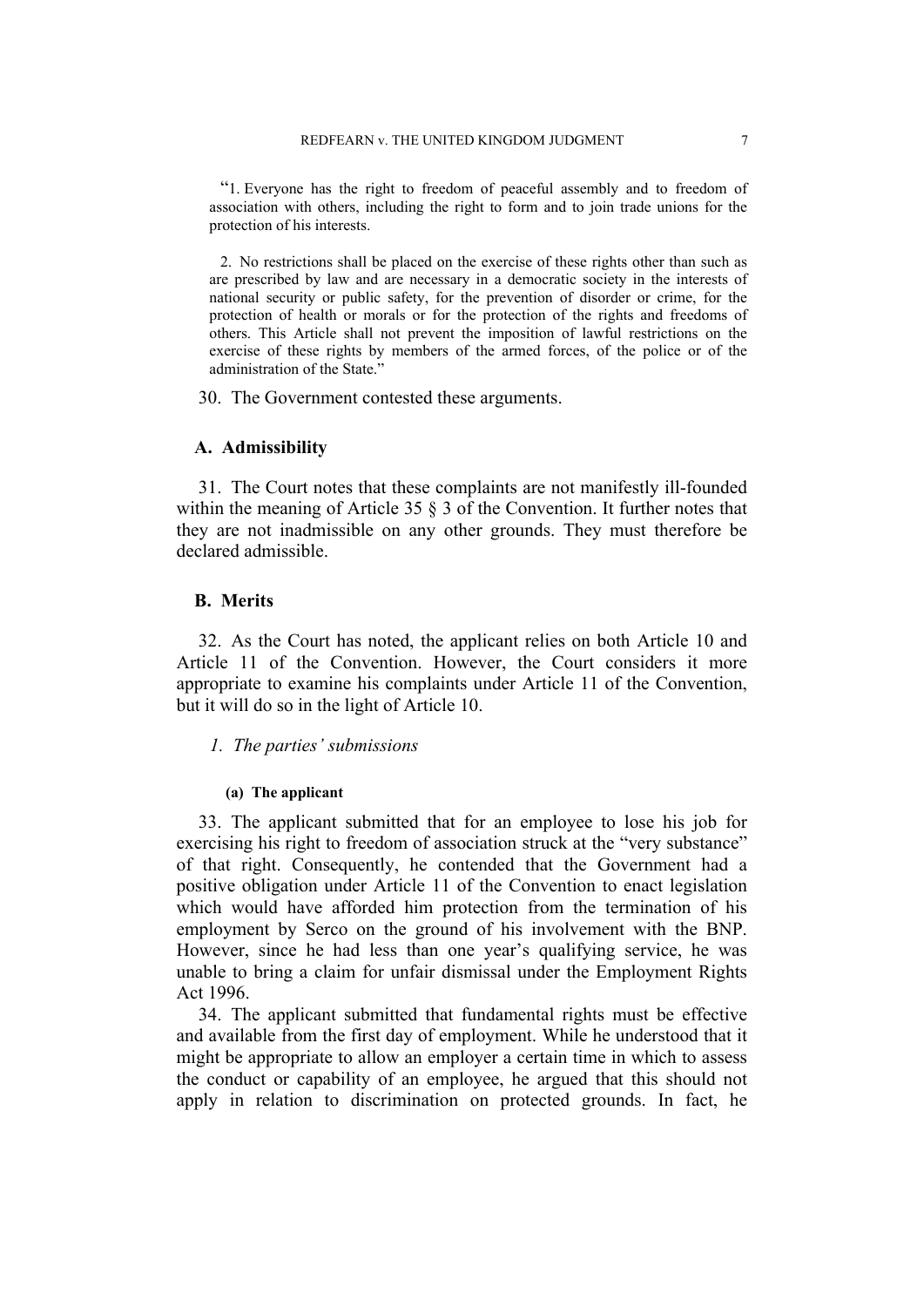submitted that freedom of association would be illusory if it could only be exercised after a certain period of service.

35. The applicant further submitted that even if he had had more than one year's qualifying service, his employer would have been able to rely on his political involvement as being "some other substantial reason" to justify the termination of his employment.

### **(b) The Government**

36. The Government contended that Article 11 did not impose any positive obligation to enact legislation of the kind suggested by the applicant. They submitted that in assessing the extent, if any, of the State's positive obligation, the Court should consider whether the nature of the interference struck at the "very substance" of the right or freedom concerned (*Young, James and Webster v. the United Kingdom*, 13 August 1981, § 55, Series A no. 44, *Sørensen and Rasmussen v. Denmark* [GC], nos. 52562/99 and 52620/99, § 54, ECHR 2006-I). However, it did not necessarily follow from the fact that someone was dismissed from their employment as a consequence of manifesting certain political views that there would be an interference with their rights under Article 11 which struck at the very substance of the right so as to engage the State's positive obligation. In this regard the Government relied, by analogy, on *Stedman v the United Kingdom*, application no. 29107/95, decision of 9 April 1997, in which the Commission rejected as inadmissible a complaint under Article 9 of the Convention by a Christian applicant who had been dismissed because she refused to work on Sundays. The Commission noted that there had been no pressure on the applicant to change her religious views or to prevent her from manifesting her religion or beliefs. It followed that the Government could not be expected "to have legislation that would protect employees against such dismissals by private employers".

37. In the alternative, the Government contended that if a positive obligation existed, it was satisfied by the provisions of the 1996 Act. The Government submitted that in the United Kingdom, where the qualifying period of one year's service has been accrued, the 1996 Act would generally afford protection against dismissal on the grounds of political involvement, unless the employer could demonstrate that the involvement related to the capacity of the employee for performing the work in question or constituted "some other substantial reason" for the dismissal (see section 98(2) of the 1996 Act). If an employer was able to identify one of these two criteria, a fact-sensitive balancing exercise would have to be carried out. However, there was nothing to suggest that such a balancing exercise would be incompatible with the qualified rights under Article 11.

38. Finally, the Government submitted that the one-year qualifying period which an employee must serve before statutory protection is obtained in relation to dismissal pursued a legitimate aim, namely the creation of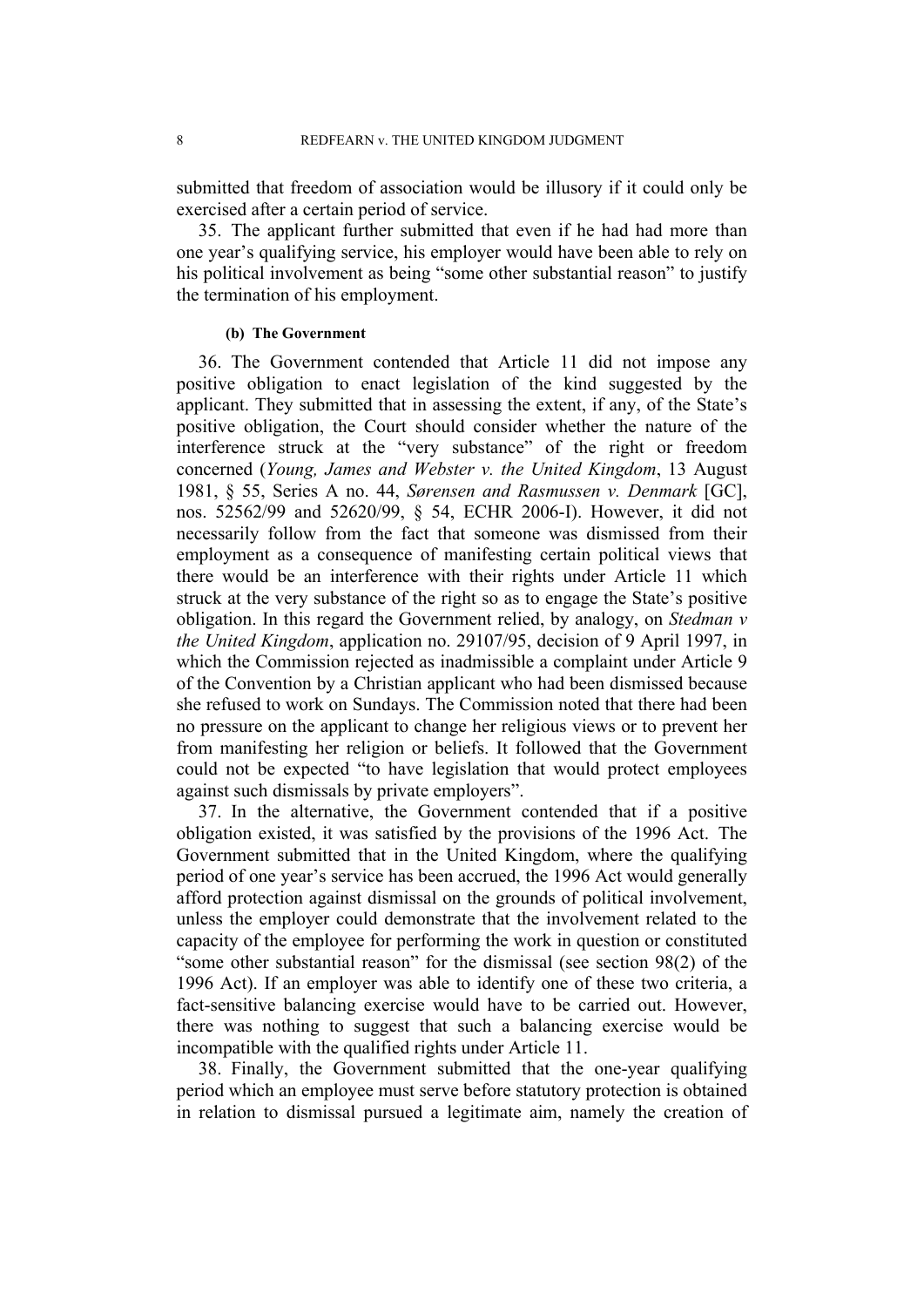greater employment opportunities by encouraging companies to recruit. Indeed, in the case of *R v. Secretary of State for Employment ex parte Seymour-Smith and Another* [2000] UKHL 12 the House of Lords held that it was reasonable of the Secretary of State to consider that the risks of unjustified involvement with tribunals in unfair dismissal cases and the cost of such involvement could deter employers from giving more people jobs. Consequently, the Government submitted that the one-year qualifying period could not be said to fall outside the State's margin of appreciation.

#### **(c) The Third Party Intervener: The Equality and Human Rights Commission**

39. The Equality and Human Rights Commission ("the Commission") submitted that even if the applicant had been employed in the public sector, his dismissal would have been justified as it was clear that a State could lawfully place restrictions on the freedom of association of employees where it was necessary in a democratic society, for example to protect the rights of others or to maintain the political neutrality of civil servants (*Van der Heijden v. the Netherlands*, app. no. 11002/84, 8 March 1985 and *Kern v. Germany*, app. no. 26870/04, 29 May 2007). The question whether a dismissal would breach Article 11 turned on a number of factors, including the role of the employee, the degree of contact he or she had with the public and whether or not it involved public trust and confidence, whether the employee had direct contact with or provided services to individuals against which the relevant group or party had expressed hostility, the extent of his involvement with the party or group, the effect his continued employment would have on the employer's reputation, and the employee's conduct during the period of employment.

40. In the Commission's view, a worker's active membership of a party such as the BNP, if it became public, would impact on the employer's provision of services regardless of whether or not there were any complaints about the manner in which he did his job. The fact that the applicant was in direct contact with services users, a significant proportion of whom were of an ethnic or religious group towards which the BNP had expressed hostility, would render any interference with his rights under Article 11 proportionate.

41. Moreover, the Commission submitted that to require disabled Asian adults and Asian parents of disabled children to entrust themselves or their children to an elected BNP official in order to utilise public authority transport services would threaten to breach the rights of those service users. In this regard, the Commission noted that service providers were obliged to comply with the 1976 Act which prohibited race discrimination and racial harassment against employers and service users.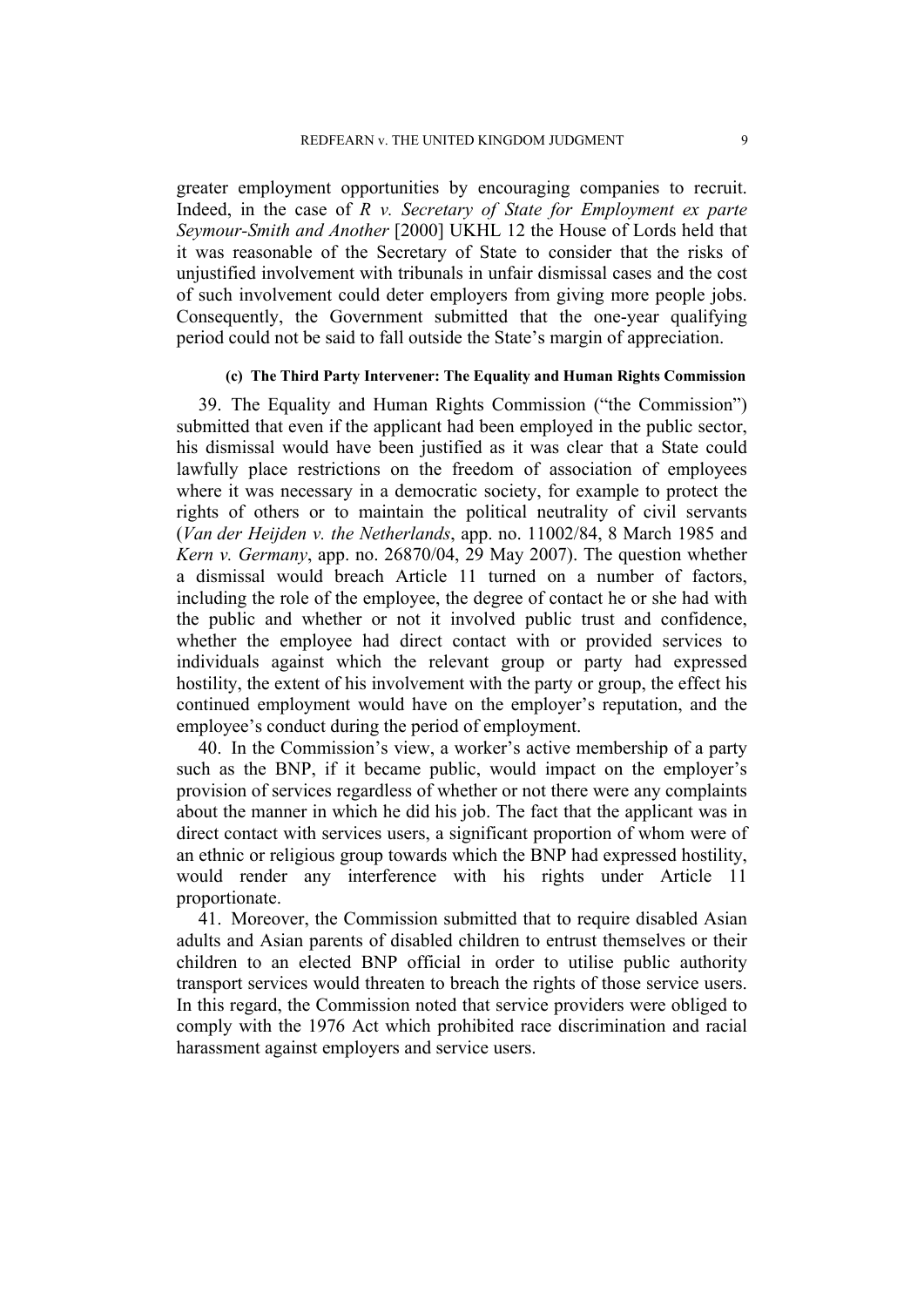#### *2. The Court's assessment*

42. Although the essential object of Article 11 is to protect the individual against arbitrary interference by public authorities with the exercise of the rights protected, the national authorities may in certain circumstances be obliged to intervene in the relationships between private individuals by taking reasonable and appropriate measures to secure the effective enjoyment of the right to freedom of association (see, *mutatis mutandis*, *Plattform "Ärzte für das Leben" v. Austria*, 21 June 1988, §§ 32-34, Series A no. 139, *Gustafsson v. Sweden*, 25 April 1996, § 45, *Reports of Judgments and Decisions* 1996-II, and *Fuentes Bobo v. Spain*, no. 39293/98, § 38, 29 February 2000).

43. Therefore, although the matters about which the applicant complained did not involve direct intervention or interference by the State, the United Kingdom's responsibility will be engaged if these matters resulted from a failure on its part to secure to the applicant under domestic law his right to freedom of association. In other words there is also a positive obligation on the authorities to provide protection against dismissal by private employers where the dismissal is motivated solely by the fact that an employee belongs to a particular political party (or at least to provide the means whereby there can be an independent evaluation of the proportionality of such a dismissal in the light of all the circumstances of a given case).

44. The Court has recognised that in certain circumstances an employer may lawfully place restrictions on the freedom of association of employees where it is deemed necessary in a democratic society, for example to protect the rights of others or to maintain the political neutrality of civil servants (see, for example, *Ahmed and Others v. the United Kingdom*, 2 September 1998, § 63, *Reports of Judgments and Decisions* 1998-VI). In view of the nature of the BNP's policies (see paragraph 9, above), the Court recognises the difficult position that Serco may have found itself in when the applicant's candidature became public knowledge. In particular, it accepts that even in the absence of specific complaints from service users, the applicant's membership of the BNP could have impacted upon Serco's provision of services to Bradford City Council, especially as the majority of service users were vulnerable persons of Asian origin.

45. However, regard must also be had to the fact that the applicant was a "first-class employee" (see paragraph 7, above) and, prior to his political affiliation becoming public knowledge, no complaints had been made against him by service users or by his colleagues. Nevertheless, once he was elected as a local councillor for the BNP and complaints were received from unions and employees, he was summarily dismissed without any apparent consideration being given to the possibility of transferring him to a noncustomer facing role. In this regard, the Court considers that the case can readily be distinguished from that of *Stedman v. the United Kingdom*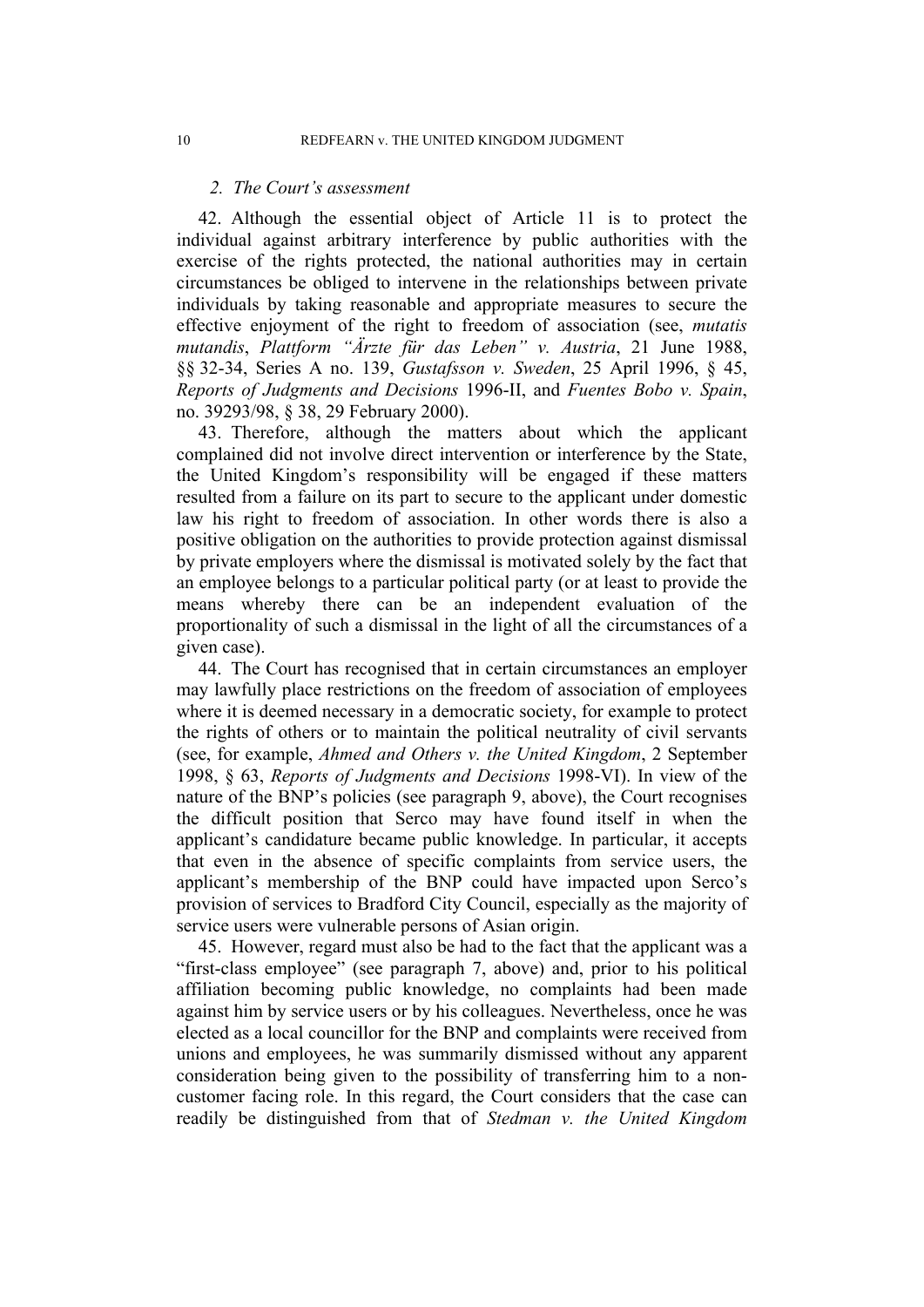(cited above), in which the applicant was dismissed because she refused to work the hours required by the post. In particular, the Court is struck by the fact that these complaints, as summarised in paragraph 10, were in respect of prospective problems and not in respect of anything that the applicant had done or had failed to do in the actual exercise of his employment.

46. Moreover, although the applicant was working in a non-skilled post which did not appear to have required significant training or experience (compare, for example, *Vogt v. Germany*, 26 September 1995, Series A no. 323, and *Pay v. the United Kingdom*, no. 32792/05, 16 September 2008), at the date of his dismissal he was fifty-six years old and it is therefore likely that he would have experienced considerable difficulty finding alternative employment.

47. Consequently, the Court accepts that the consequences of his dismissal were serious and capable of striking at the very substance of his rights under Article 11 of the Convention (*Sørensen and Rasmussen v. Denmark* [GC], nos. 52562/99 and 52620/99, §§ 61 and 62, ECHR 2006-I and *Young, James and Webster v. the United Kingdom*, cited above, § 55). The Court must therefore determine whether in the circumstances of the applicant's case a fair balance was struck between the competing interests involved, namely the applicant's Article 11 right and the risk, if any, that his continued employment posed for fellow employees and service users. It is also to be borne in mind that what the Court is called upon to do in this case is not to pass judgment on the policies or aims, obnoxious or otherwise, of the BNP at the relevant time (the BNP is, in any case, not a party to these proceedings), but solely to determine whether the applicant's rights under Article 11 were breached in the particular circumstances of the instant case. In this connection it is also worth bearing in mind that, like the *Front National-Nationaal Front* in *Féret v. Belgium* (no. 15615/07, 16 July 2009) the BNP was not an illegal party under domestic law nor were its activities illegal (see, by way of contrast, *Hizb Ut-Tahrir and Others v. Germany*  (dec.) no. 31098/08, 12 June 2012).

48. The Court has accepted that Contracting States cannot guarantee the effective enjoyment of the right to freedom of association absolutely (*Plattform "Ärzte für das Leben" v. Austria*, cited above, § 34). In the context of the positive obligation under Article 11, it has held that where sensitive social and political issues are involved in achieving a proper balance between the competing interests and, in particular, in assessing the appropriateness of State intervention, the Contracting States should enjoy a wide margin of appreciation in their choice of the means to be employed (*Gustafsson v. Sweden*, cited above, § 45).

49. Therefore, the principal question for the Court to consider is whether, bearing in mind the margin of appreciation afforded to the respondent State in this area, the measures taken by it could be described as "reasonable and appropriate" to secure the applicant's rights under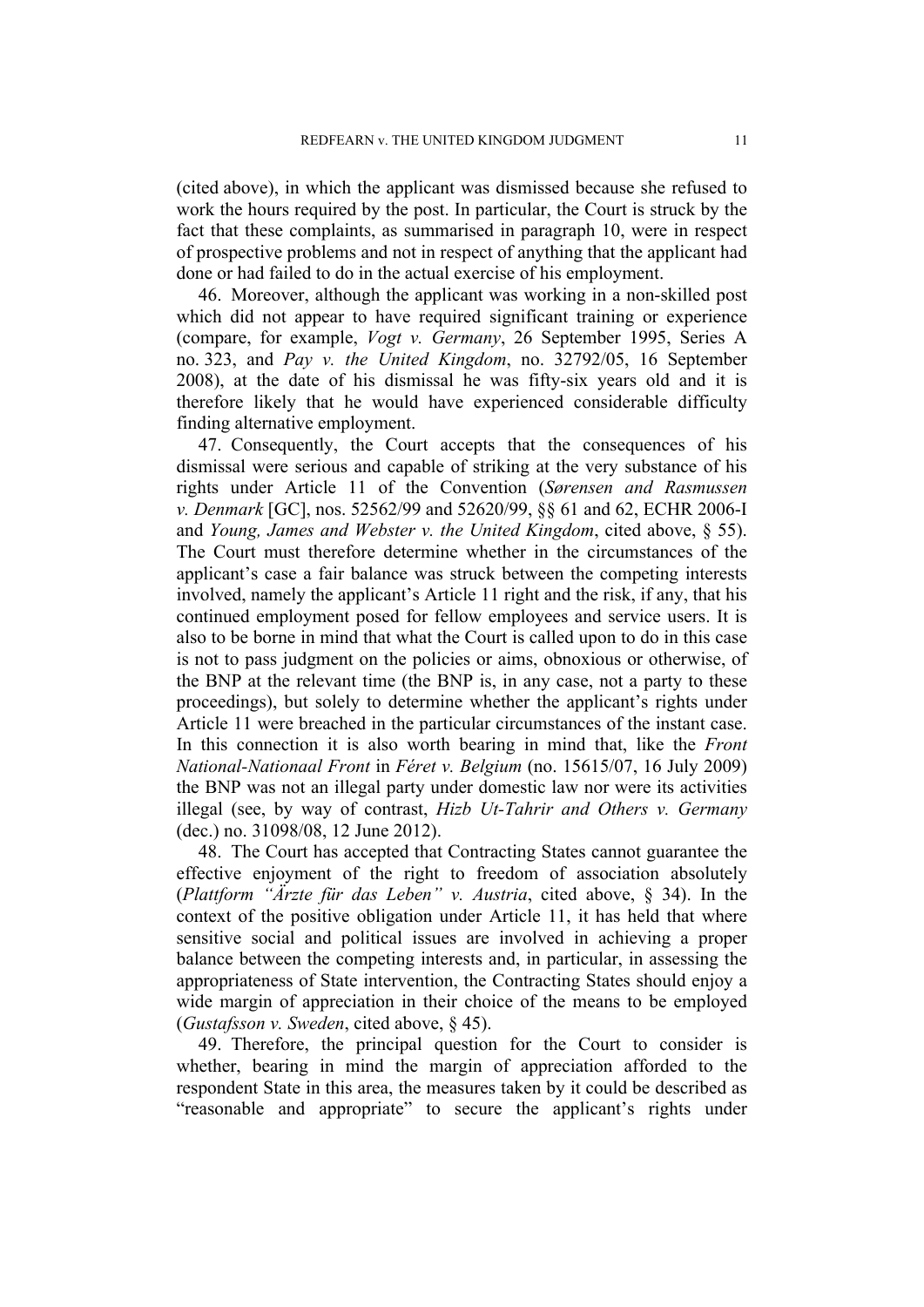Article 11 of the Convention (see, *mutatis mutandis*, *Plattform "Ärzte für das Leben" v. Austria*, cited above, §§ 32 – 34, *Gustafsson v. Sweden*, cited above, § 45, and *Fuentes Bobo v. Spain*, cited above, § 38).

50. In the opinion of the Court, a claim for unfair dismissal under the 1996 Act would be an appropriate domestic remedy for a person dismissed on account of his political beliefs or affiliations. Once such a claim is lodged with the Employment Tribunal, it falls to the employer to demonstrate that there was a "substantial reason" for the dismissal. Following the entry into force of the Human Rights Act 1998, the domestic courts would then have to take full account of Article 11 in deciding whether or not the dismissal was, in all the circumstances of the case, justified.

51. However, as the applicant had not been employed for the one-year qualifying period at the date of his dismissal, he was unable to benefit from this remedy. He therefore brought a race discrimination claim under the 1976 Act but this claim was rejected by the Court of Appeal, which found that he had not been discriminated against on account of his race. The Court observes that the 1976 Act is concerned only with direct and indirect race discrimination. Although it would not go so far as to state that it amounted to a wholly ineffective remedy – indeed, it recalls that the applicant's claim succeeded before the Employment Appeal Tribunal – the Court considers that the 1976 Act was not primarily intended to cover a situation such as the present one and a liberal interpretation of the relevant provisions was required in order for the domestic courts to find in the applicant's favour. Consequently, the Court does not consider that the 1976 Act offered the applicant any protection against the interference with his rights under Article 11 of the Convention.

52. There is therefore no doubt that the applicant suffered a detriment as a consequence of the one-year qualifying period as it deprived him of the only means by which he could effectively have challenged his dismissal at the domestic level on the ground that it breached his fundamental rights. It therefore falls to the Court to consider whether the respondent State, in including the one-year qualifying period in the 1996 Act, could be said to have taken reasonable and appropriate measures to protect the applicant's rights under Article 11.

53. The Court observes that the one-year qualifying period was included in the 1996 Act because the Government considered that the risks of unjustified involvement with tribunals in unfair dismissal cases and the cost of such involvement could deter employers from giving more people jobs. Thus, the purpose of the one-year qualifying period was to benefit the domestic economy by increasing labour demand. The Court has received no submissions on the length of the qualifying period but it accepts that one year would normally be a sufficient period for an employer to assess the suitability of an employee before he or she became well-established in a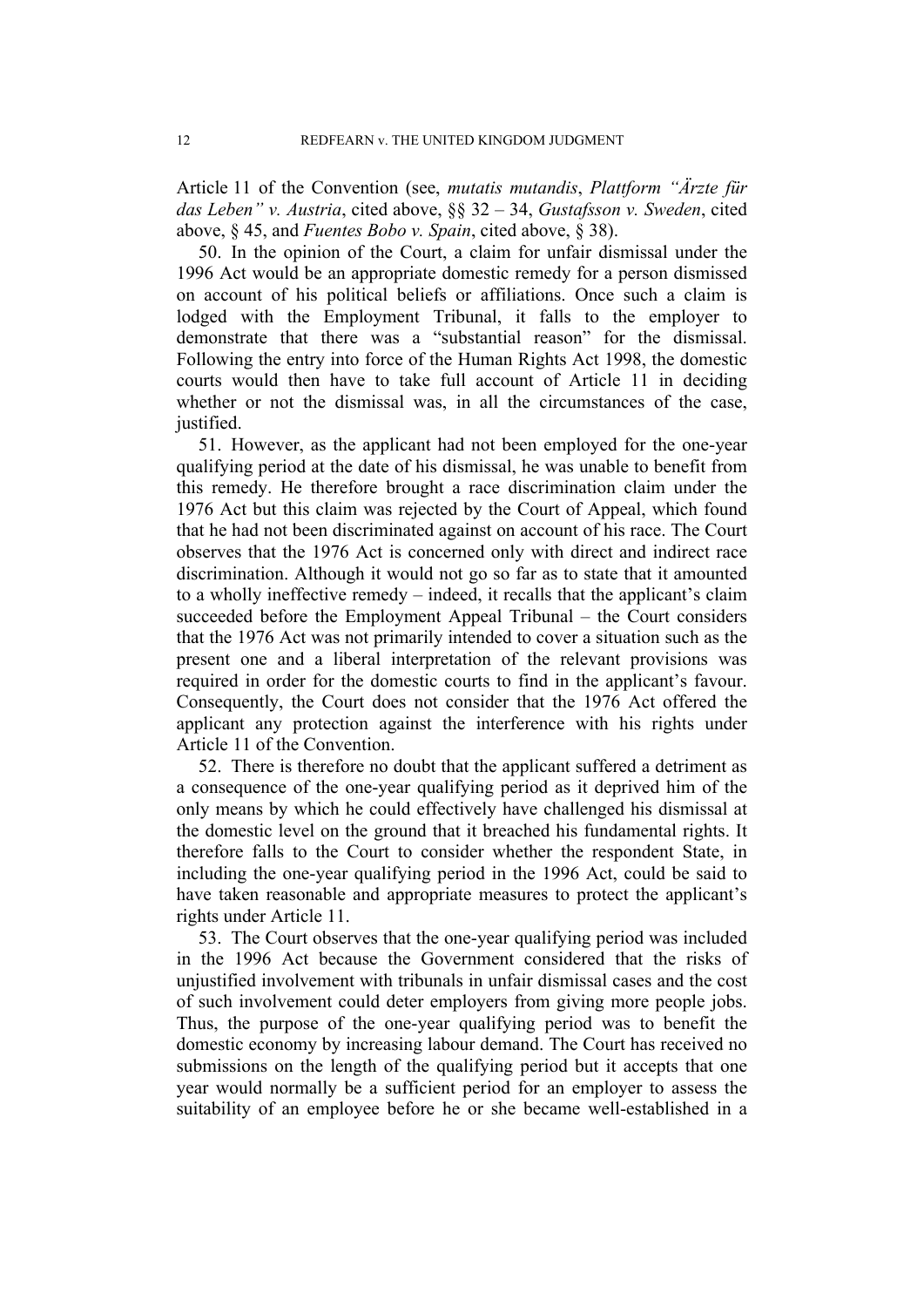post. Consequently, in view of the margin of appreciation afforded to Contracting States in formulating and implementing social and economic policies, the Court considers that it was in principle both reasonable and appropriate for the respondent State to bolster the domestic labour market by preventing new employees from bringing unfair dismissal claims.

54. However, it observes that in practice the one-year qualifying period did not apply equally to all dismissed employees. Rather, a number of exceptions were created to offer additional protection to employees dismissed on certain prohibited grounds, such as race, sex and religion, but no additional protection was afforded to employees who were dismissed on account of their political opinion or affiliation.

55. The Court has previously held that political parties are a form of association essential to the proper functioning of democracy (*United Communist Party of Turkey and Others v. Turkey*, 30 January 1998, § 25, *Reports of Judgments and Decisions* 1998-I). In view of the importance of democracy in the Convention system, the Court considers that in the absence of judicial safeguards a legal system which allows dismissal from employment solely on account of the employee's membership of a political party carries with it the potential for abuse.

56. Even if the Court were to acknowledge the legitimacy of Serco's interest in dismissing the applicant from its workforce having regard to the nature of his political beliefs, the policies pursued by the BNP and his public identification with those policies through his election as a councillor, the fact remains that Article 11 is applicable not only to persons or associations whose views are favourably received or regarded as inoffensive or as a matter of indifference, but also those whose views offend, shock or disturb (see, *mutatis mutandis*, *Handyside v. the United Kingdom*, 7 December 1976, § 49, Series A no. 24, and *Jersild v. Denmark*, 23 September 1994, § 37, Series A no. 298). For the Court, what is decisive in such cases is that the domestic courts or tribunals be allowed to pronounce on whether or not, in the circumstances of a particular case, the interests of the employer should prevail over the Article 11 rights asserted by the employee, regardless of the length of the latter's period of employment.

57. Consequently, the Court considers that it was incumbent on the respondent State to take reasonable and appropriate measures to protect employees, including those with less than one year's service, from dismissal on grounds of political opinion or affiliation, either through the creation of a further exception to the one-year qualifying period or through a free-standing claim for unlawful discrimination on grounds of political opinion or affiliation. As the United Kingdom legislation is deficient in this respect, the Court concludes that the facts of the present case give rise to a violation of Article 11 of the Convention.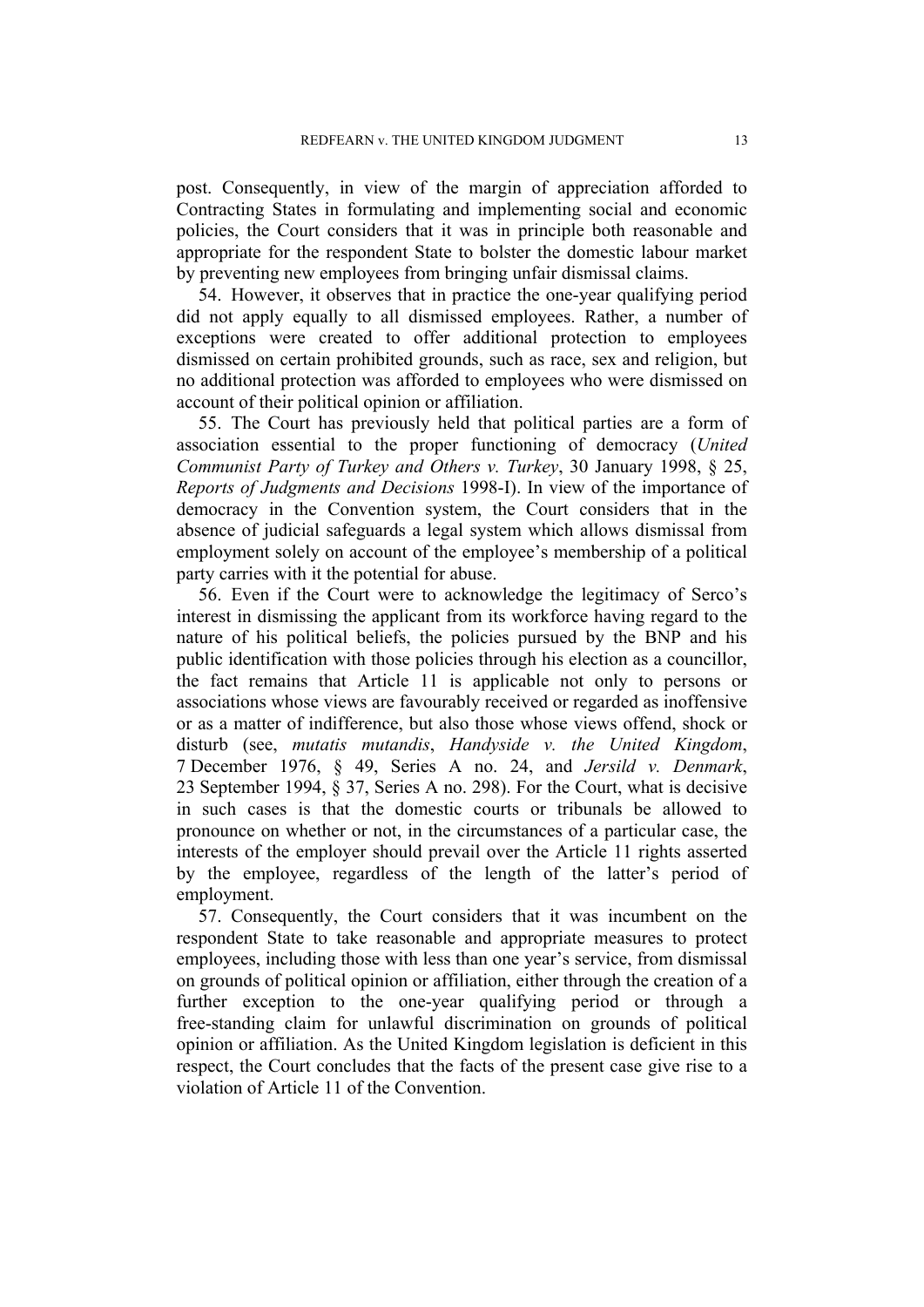#### II. ALLEGED VIOLATION OF ARTICLE 9 OF THE CONVENTION

58. The applicant also alleged that his dismissal gave rise to a breach of Article 9 of the Convention. Article 9 provides as follows:

"1. Everyone has the right to freedom of thought, conscience and religion; this right includes freedom to change his religion or belief and freedom, either alone or in community with others and in public or private, to manifest his religion or belief, in worship, teaching, practice and observance.

2. Freedom to manifest one's religion or beliefs shall be subject only to such limitations as are prescribed by law and are necessary in a democratic society in the interests of public safety, for the protection of public order, health or morals, or for the protection of the rights and freedoms of others."

59. The Court has examined this complaint but finds, in the light of all the material in its possession and in so far as the matters complained of are within its competence, that it does not disclose any appearance of a violation of the rights and freedoms set out in the Convention or its Protocols.

60. It follows that this part of the application is manifestly ill-founded and must be rejected in accordance with Article 35 §§ 3 and 4 of the **Convention** 

#### III. ALLEGED VIOLATION OF ARTICLE 13 OF THE CONVENTION

61. The applicant further complained that he had been denied access to an effective remedy in respect of his Convention complaints. Article 13 of the Convention provides as follows:

"Everyone whose rights and freedoms as set forth in [the] Convention are violated shall have an effective remedy before a national authority notwithstanding that the violation has been committed by persons acting in an official capacity."

62. The Court reiterates its case-law to the effect that Article 13 does not require the law to provide an effective remedy where the alleged violation arises from primary legislation (see *James and Others v. the United Kingdom*, 21 February 1986, § 85, Series A no. 98). In any event, the matter raised by the applicant has been adequately addressed in the Court's response to his Article 11 complaint.

63. It follows that this part of the application is manifestly ill-founded and must be rejected in accordance with Article 35 §§ 3 and 4 of the **Convention**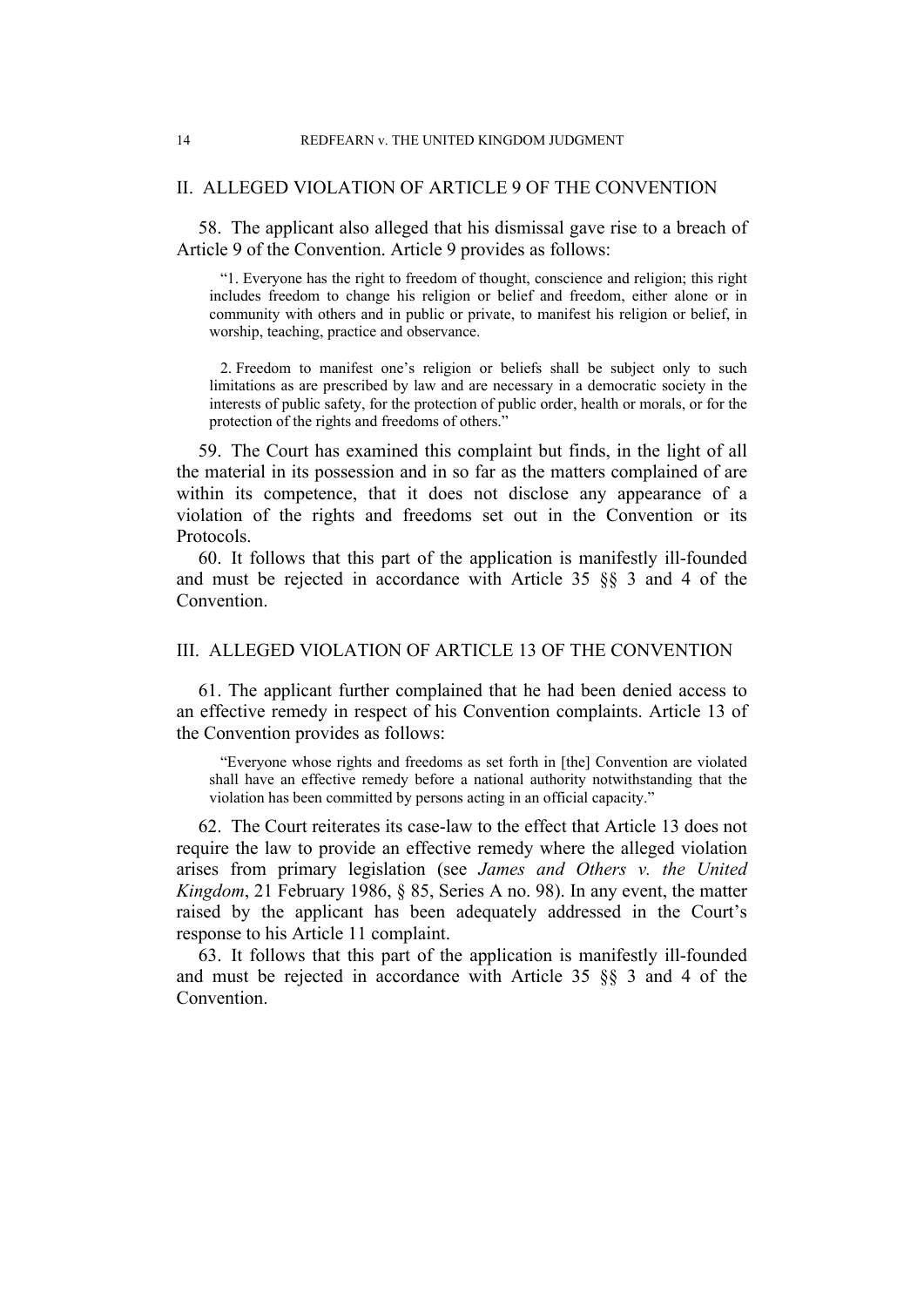#### IV. ALLEGED VIOLATION OF ARTICLE 14 OF THE CONVENTION READ TOGETHER WITH ARTICLES 10 AND 11

64. Lastly, the applicant complained that under United Kingdom legislation, compensation for discrimination on the grounds of sex, race, disability, sexual orientation, religious belief and age is uncapped, whereas there is a statutory limit for unfair dismissal. Moreover, he complained that there was no qualifying period in respect of such discrimination claims.

65. Article 14 of the Convention provides as follows:

"The enjoyment of the rights and freedoms set forth in [the] Convention shall be secured without discrimination on any ground such as sex, race, colour, language, religion, political or other opinion, national or social origin, association with a national minority, property, birth or other status."

66. The Court does not consider the applicant's complaints under Article 14 to be manifestly ill-founded within the meaning of Article 35 §§ 3 of the Convention. It further notes that they are not inadmissible on any other grounds and must, therefore, be declared admissible. However, having regard to its findings under Article 11 (see paragraphs  $42 - 57$  above), the Court does not find it necessary to examine whether or not there has also been a violation of Article 14 of the Convention read together with Articles 10 and 11.

#### V. APPLICATION OF ARTICLE 41 OF THE CONVENTION

#### 67. Article 41 of the Convention provides:

"If the Court finds that there has been a violation of the Convention or the Protocols thereto, and if the internal law of the High Contracting Party concerned allows only partial reparation to be made, the Court shall, if necessary, afford just satisfaction to the injured party."

68. The applicant did not submit a claim for just satisfaction.

#### FOR THESE REASONS, THE COURT

- 1. *Declares* unanimously the complaints concerning Articles 10 and 11 of the Convention alone and in conjunction with Article 14 admissible and the remainder of the application admissible;
- 2. *Holds* by four votes to three that there has been a violation of Article 11 of the Convention;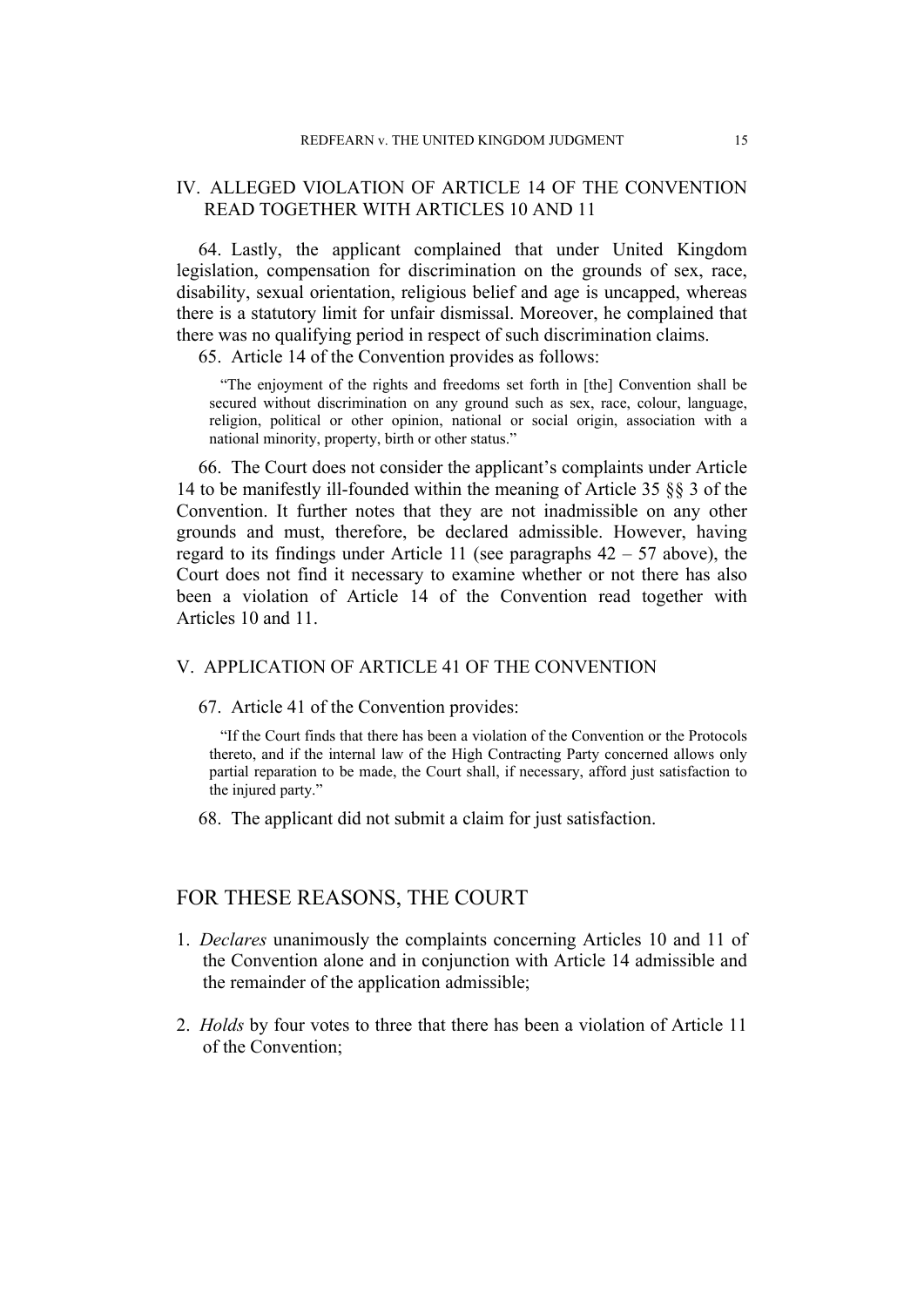3. *Holds* unanimously that it is not necessary to examine whether there has also been a violation of Article 14 of the Convention read together with Articles 10 and 11.

Done in English, and notified in writing on 6 November 2012, pursuant to Rule 77 §§ 2 and 3 of the Rules of Court.

Fatoş Aracı Lech Garlicki Deputy Registrar President

In accordance with Article 45 § 2 of the Convention and Rule 74 § 2 of the Rules of Court, the joint partly dissenting opinion of Judges Bratza, Hirvelä and Nicolaou is annexed to this judgment.

> L.G. F.A.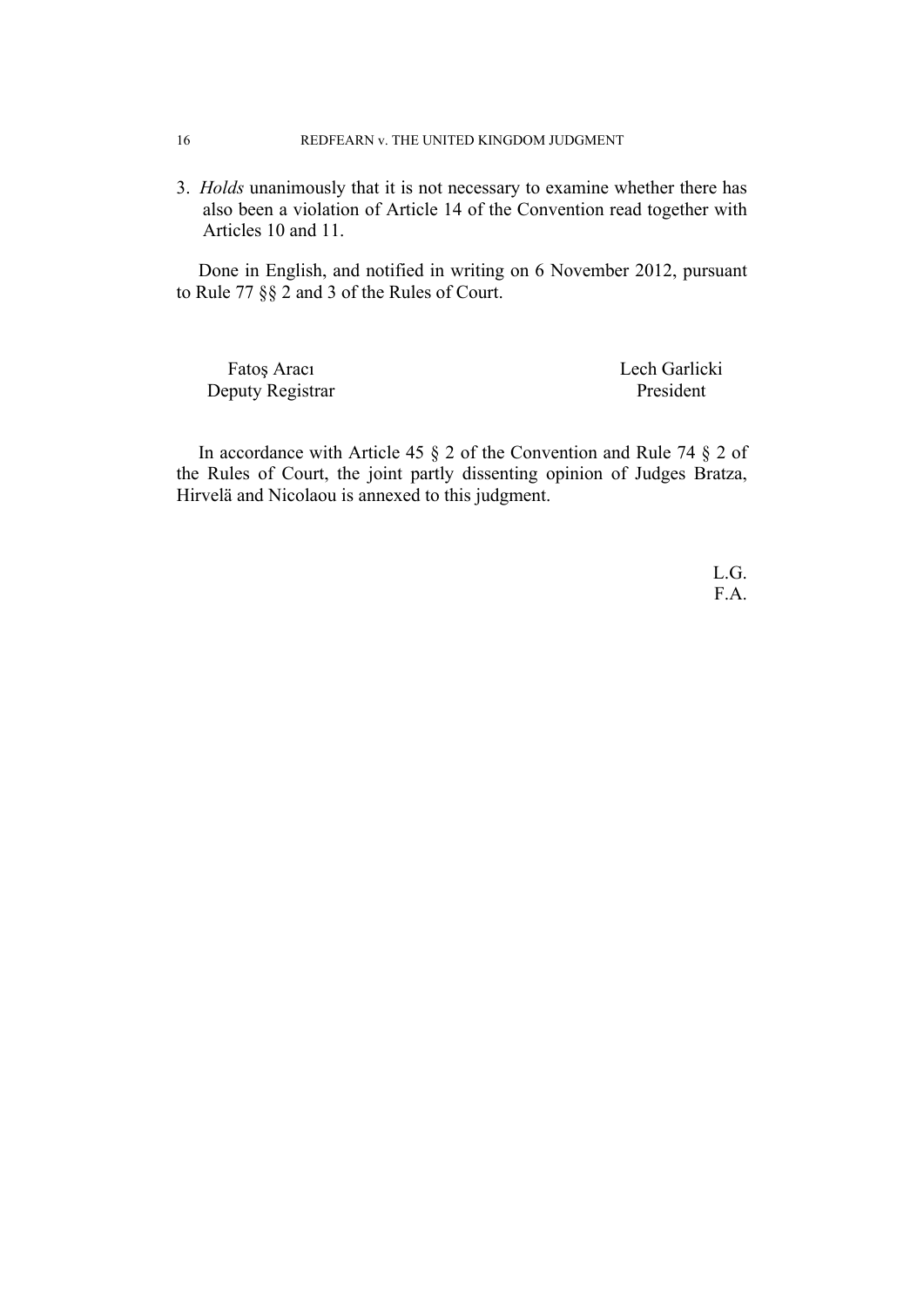## JOINT PARTLY DISSENTING OPINION OF JUDGES BRATZA, HIRVELÄ AND NICOLAOU

1. We regret that we are unable to share the view of the majority that there was a violation of Article 11 of the Convention in the present case. In our view, the United Kingdom was not in breach of its obligations under the Article by reason of any failure to protect the applicant against his dismissal from his employment on grounds of his political opinion.

2. Despite differing in the result, there is much in the judgment with which we are in agreement.

(a) As noted in the judgment, the case concerns exclusively the positive obligations of the State to secure through its legal system the rights guaranteed by Article 11. The applicant's employer, Serco, was a private limited company and the applicant's dismissal by the company did not involve any direct intervention or interference on the part of the United Kingdom. The Court has accepted that Contracting States cannot guarantee the effective enjoyment of Article 11 rights absolutely. In assessing whether such positive obligations arise and, if so, to what extent, the Court must determine whether a fair balance was struck within the legal system between the competing interests of the individual and the community as a whole. In a case where sensitive social, economic and political issues are involved, in achieving a proper balance between those interest and, in particular, in assessing the appropriateness of State intervention, the Contracting States enjoy a wide margin of appreciation in the choice of means to be employed.

(b) It is accepted in the judgment that a claim for unfair dismissal under the 1996 Act affords effective protection against the dismissal of a person on account of his political beliefs or affiliations, imposing as it does an obligation on the employer to demonstrate, inter alia, that there was a substantial reason of a kind such as to justify the dismissal of the employee.

(c) It is also accepted that a fair balance is not upset by the inclusion in the 1996 Act of a one-year qualifying period, the purpose of which is to create greater employment opportunities by encouraging companies to recruit without the risk of being subjected to unwarranted claims by employees for unfair dismissal during the early months of employment. Like the House of Lords in the case of R v. Secretary of State for Employment, ex parte Seymour-Smith and another, we consider that it was and is in principle reasonable and appropriate for the State to lay down a qualifying period and that the period set in the United Kingdom cannot be said to fall outside any acceptable margin of appreciation (see, in the context of a complaint under Article 6 of the Convention, Stedman v. the United Kingdom, application no. 29107/95, decision of 9 April 1997, in which a restriction on access to an industrial tribunal for unfair dismissal to employees of two years' standing was held to pursue a legitimate aim and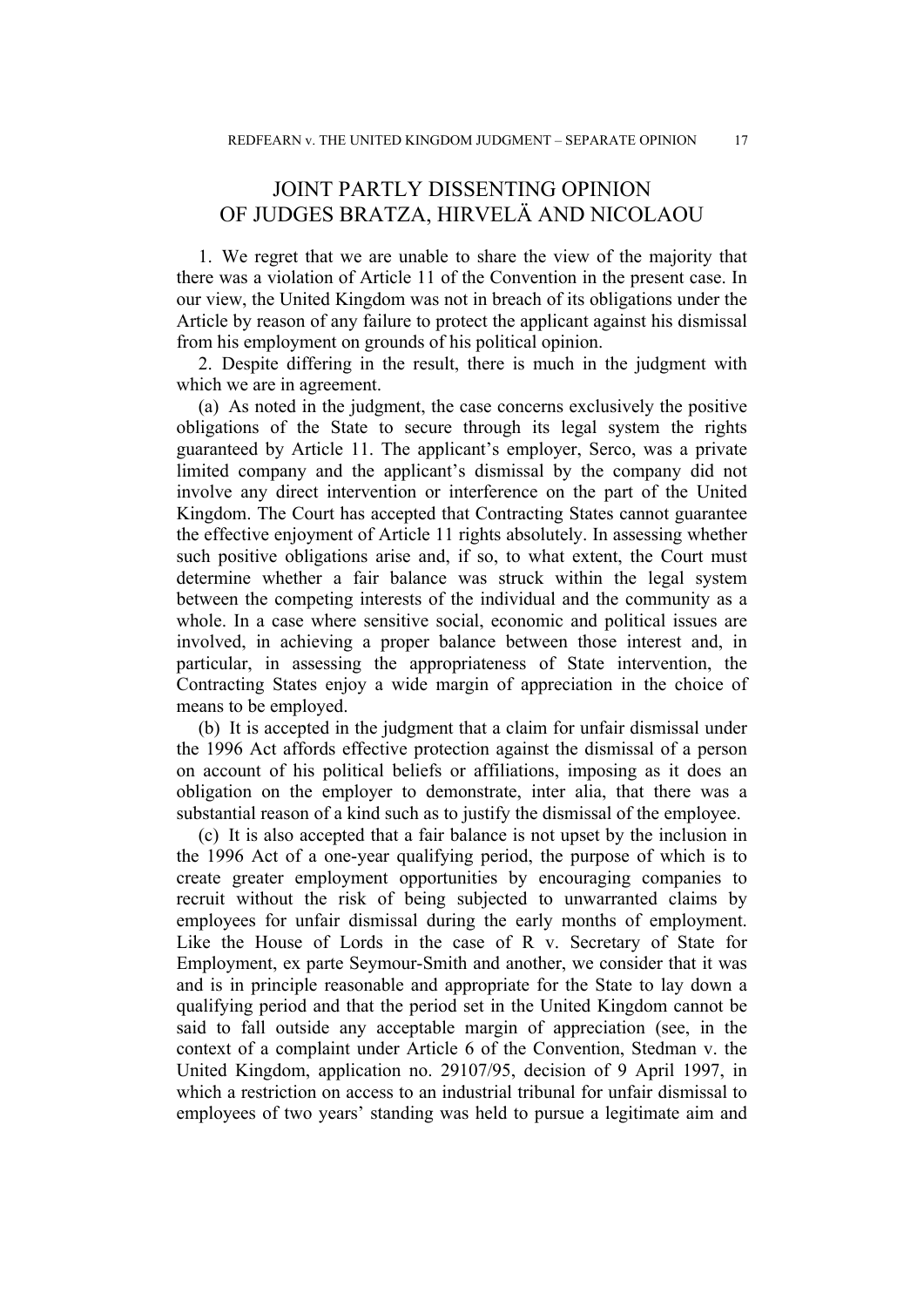not to be arbitrary or to impair the very essence of the right of access to a court). The justification for a qualifying period is not in our view affected by the fact that in an individual case there may be no justifiable grounds for the dismissal or that the dismissal may lead to particular financial or other hardship on the part of the employee concerned. It is the balance struck by the legal system as a whole and not the effect of dismissal in any individual case to which regard must be had.

3. Where we part company with the majority is in the broad assertion in the judgment that, even within the qualifying period, there exists a positive obligation on the authorities under the Convention "to provide protection against dismissal by private employers where the dismissal is motivated solely by the fact that an employer belongs to a particular political party (or at least to provide the means whereby there can be an independent evaluation of the proportionality of such a dismissal in the light of all the circumstances of a given case)" (paragraph 43). In this regard reliance is placed by the majority on the fact that in the United Kingdom the qualifying period is not absolute, certain exceptions having been created in the case, inter alia, of claims by an employee that he has been dismissed on grounds of race, sex or religion but that no exception has been made in the case of a claim of dismissal on grounds of political opinion. It is argued that it is incumbent on the United Kingdom to protect employees, including those with less than one year's service, from dismissal on grounds of political opinion, either through the creation of a further exception to the one-year qualifying period or through the creation of a free-standing claim for unlawful discrimination on grounds of political opinion.

4. We are unable to accept the argument that, having created certain exceptions to the requirement of employment for the qualifying period, the State was obliged to create a further exception in the case of dismissal on grounds of political opinion, still less that the Convention imposes a positive obligation to create a free-standing cause of action, without any temporal limitation. This, in our view, is to press the positive obligation too far. In a complex area of social and economic policy, it is in our view pre-eminently for Parliament to decide what areas require special protection in the field of employment and the consequent scope of any exception created to the general rule. The choice of Parliament of race, sex and religion as grounds requiring special protection can in no sense be seen as random or arbitrary. In this respect we attach importance to the fact that certain grounds of difference of treatment have traditionally been treated by the Court itself as "suspect" and as requiring very weighty reasons by way of justification. These grounds include differences of treatment on grounds of race (D.H. and others v the Czech Republic [GC] no. 57325/10, ECHR 2007), sex (Abdulaziz, Cabales and Balkandali v the United Kingdom, 28 May 1985, Series A No. 94), religion (Hoffmann v Austria, 23 June 1993, Series A no. 94) and nationality and ethnicity